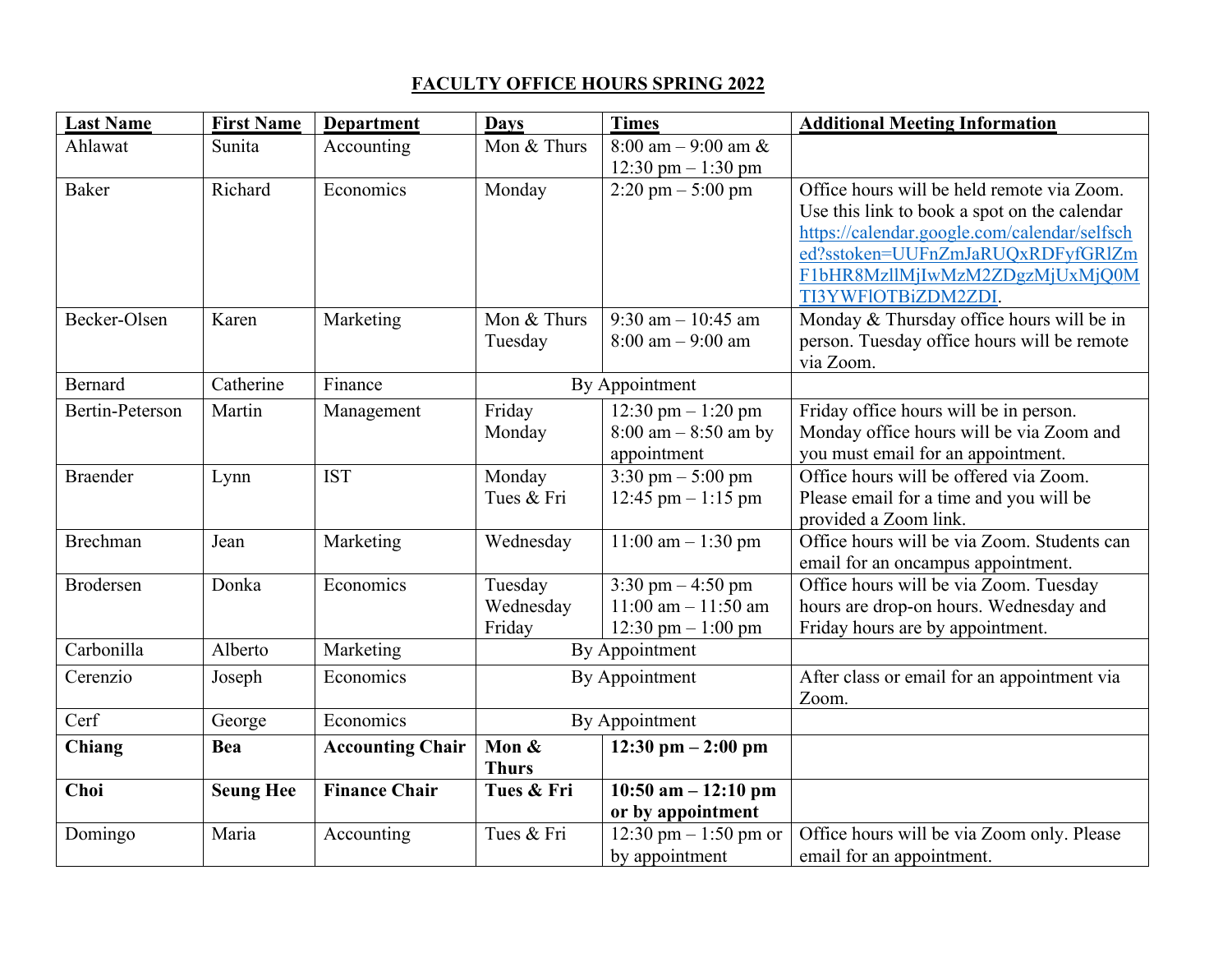| <b>Last Name</b> | <b>First Name</b> | <b>Department</b> | <b>Days</b>              | <b>Times</b>                        | <b>Additional Meeting Information</b>                                    |
|------------------|-------------------|-------------------|--------------------------|-------------------------------------|--------------------------------------------------------------------------|
| Duan             | Jingyi            | Marketing         | Wednesday                | 9:30 am $-11:10$ am                 | Office hours will be via Zoom only.                                      |
|                  |                   |                   | Friday                   | 12:30 pm $-1:30$ pm                 | https://tcnj.zoom.us/j/99609763500?pwd=M                                 |
| Elgawly          | Michael           | Economics         |                          | By Appointment                      | Ep4TmU5T2JLV1NhdERtNndBS0Yxdz09                                          |
| Fallone          | Carla             | Management        |                          | By Appointment                      |                                                                          |
|                  |                   |                   |                          |                                     |                                                                          |
| Feather          | Catherine         | Marketing         |                          | By Appointment                      |                                                                          |
| Ghitulescu       | <b>Brenda</b>     | Management        | Mon & Thurs              | $3:00 \text{ pm} - 4:20 \text{ pm}$ | Office hours will be offered via Zoom only.<br>Email for an appointment. |
| Greenblatt       | Matthew           | Economics         | Tues & Fri               | 9:30 am $-10:30$ am &               |                                                                          |
|                  |                   |                   |                          | 12:30 pm $- 1:30$ pm                |                                                                          |
| Gladysiewicz     | Ryan              | Accounting        | By Appointment           |                                     |                                                                          |
| Han              | Henry             | Management        | Thursday                 | 10:50 am $-1:30$ pm                 |                                                                          |
| Henig            | Stephan           | Management        | By Appointment           |                                     |                                                                          |
| Holleran         | David             | <b>MBA</b>        | By Appointment           |                                     |                                                                          |
| Huang            | Ziyue (Zoe)       | <b>IST</b>        | Tues & Fri               | 10:30 am $- 11:00$ am               | Tuesday and Friday office hours will be in                               |
|                  |                   |                   |                          | & 12:30 pm $-1:00$ pm               | person. Wednesday office hours will be                                   |
|                  |                   |                   |                          | $11:15$ am $- 12:00$ pm             | offered remotely.                                                        |
| Hume             | Susan             | Finance           | Wednesday<br>Mon & Thurs | $9:00$ am $-10:30$ am               | Office hours will be offered via Zoom only.                              |
|                  |                   |                   |                          |                                     |                                                                          |
| Inyang           | Eddie             | Marketing         | Tues & Fri               | 12:30 pm $-1:50$ pm                 | Use this link to make an appointment during<br>posted office hours       |
|                  |                   |                   |                          |                                     | https://calendar.google.com/calendar/u/0/self                            |
|                  |                   |                   |                          |                                     | sched?sstoken=UURGazFaT0dDSmFJfGRl                                       |
|                  |                   |                   |                          |                                     | ZmF1bHR8NDIzNmIzMTllODRkZTIwOW                                           |
|                  |                   |                   |                          |                                     | IxYzFhZTMwNTZmY2NmNGU.                                                   |
| Jacobs           | Andrea            | <b>IDB</b>        | By Appointment           |                                     |                                                                          |
| Johann           | John              | Accounting        | By Appointment           |                                     |                                                                          |
| Keep             | William           | Marketing         | Tues & Wed               | 3:30 pm $-$ 5:15 pm                 | Office hours will be offered via Zoom only.                              |
| Kim              | Jinsil            | Management        | Tues & Fri               | 1:20 pm $- 2:00$ pm &               | Office hours will be offered via Zoom only.                              |
|                  |                   |                   |                          | 4:50 pm $-$ 5:30 pm                 |                                                                          |
| Kim              | Tae-Nyun          | Finance           | Tues & Fri               | $4:30 \text{ pm} - 5:50 \text{ pm}$ | Office hours will be offered via Zoom only.                              |
|                  |                   |                   |                          |                                     | https://tcnj.zoom.us/j/92593867838?pwd=V                                 |
|                  |                   |                   |                          |                                     | G52YWRVVXFFakZUM1BMUWZBZ0xx                                              |
|                  |                   |                   |                          |                                     | UT09.                                                                    |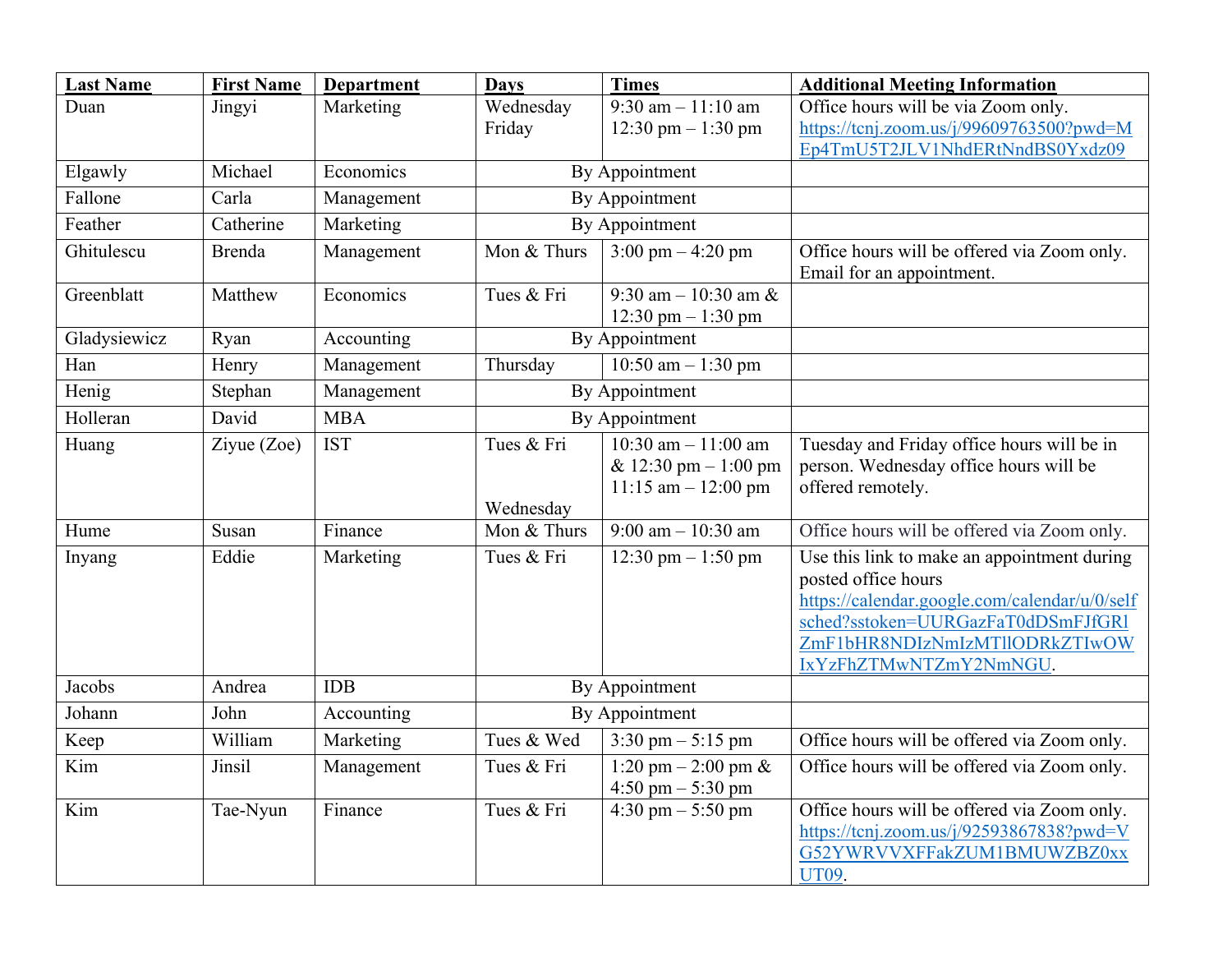| <b>Last Name</b> | <b>First Name</b> | <b>Department</b>      | <b>Days</b>                   | <b>Times</b>                        | <b>Additional Meeting Information</b>         |
|------------------|-------------------|------------------------|-------------------------------|-------------------------------------|-----------------------------------------------|
| Kurocka          | Edward            | Management             | By Appointment                |                                     |                                               |
| Lasher           | Nancy             | <b>IDB</b>             | Mon & Thurs                   | 11:00 am $-$ 12:00 pm               |                                               |
|                  |                   |                        |                               | & 2:00 pm $-$ 2:30 pm               |                                               |
| Lasky            | Nicola            | Finance                |                               | By Appointment                      | Email to request an appointment.              |
| Lester           | Chanelle          | Management             | Tuesday                       | 12:30 pm $-1:20$ pm &               | Tuesday office hours will be in person.       |
|                  |                   |                        |                               | by appointment                      | Wednesday office hours will be offered via    |
|                  |                   |                        | Wednesday                     | $8:00$ am $-8:50$ am &              | Zoom.                                         |
|                  |                   |                        |                               | by appointment                      |                                               |
| Leven            | <b>Bozena</b>     | <b>Economics Chair</b> | Mon & Thurs                   | 9:30 am $-11:00$ am                 | Via Zoom only NOTE: CHECKING ON               |
|                  |                   |                        | Wednesday                     | By appointment                      | <b>THIS</b>                                   |
| Leventry         | Jeff              | Management             | Mon & Tues                    | 4:00 pm $-$ 5:00 pm or              |                                               |
| Liu              | Celia             |                        | Monday                        | by appointment                      |                                               |
|                  |                   | Accounting             |                               | $1:00 \text{ pm} - 2:00 \text{ pm}$ |                                               |
| Liu              | Jingxi            | Economics              | By Appointment                |                                     | Please email for an appointment. All          |
| Lillevik         | Waheeda           |                        | Mon & Thurs                   | 7:00 am $-$ 7:40 am                 | appointments will be remote.                  |
|                  |                   | Management             | Monday                        | $11:20$ am $-12:00$ pm              |                                               |
|                  |                   |                        |                               | & by appointment                    |                                               |
| Markus           | Liz               | Marketing              | By Appointment                |                                     |                                               |
| <b>McCarty</b>   | John              | <b>Marketing Chair</b> | <b>Tuesday</b>                | $3:30$ pm $-5:20$ pm                | You can also email for an appointment if      |
|                  |                   |                        | Wednesday                     | 4:30 pm $-5:20$ pm                  | these times do not work for you.              |
| McKenzie         | Chris             | Marketing              | By Appointment                |                                     | Email to schedule an appointment.             |
| Michels          | Kevin             | <b>IDB</b>             | Tues & Fri                    | 12:40 pm $-$ 2:00 pm or             | Office hours will be offered via Zoom.        |
|                  |                   |                        |                               | by appointment                      |                                               |
| Mikulski         | Thaddeus          | <b>IDB</b>             | After class or by appointment |                                     |                                               |
| Monseau          | Marc              | Marketing              | By Appointment                |                                     |                                               |
| Monseau          | Susanna           | Interdisciplinary      | Mon & Thurs                   | 9:00 am $-$ 9:30 am &               | For student appointments:                     |
|                  |                   | <b>Business</b>        |                               | 3:30 pm $-4:30$ pm or               | https://monseau.youcanbook.me/                |
|                  |                   |                        |                               | by appointment                      |                                               |
| Naples           | Michele           | Economics              | Tues & Fri                    | 11:30 am $- 12:50$ pm               | Office hours will be available via Zoom       |
|                  |                   |                        |                               |                                     | only. You must sign up in advance here        |
|                  |                   |                        |                               |                                     | https://calendar.google.com/calendar/u/0/self |
|                  |                   |                        |                               |                                     | sched?sstoken=UURpTmx5VDdhVWZjfGR             |
|                  |                   |                        |                               |                                     | lZmF1bHR8MDJmYzQ3NjY3YjY2YzY4M                |
|                  |                   |                        |                               |                                     | zcxM2ZkMTFhY2QwYjcyMTI.                       |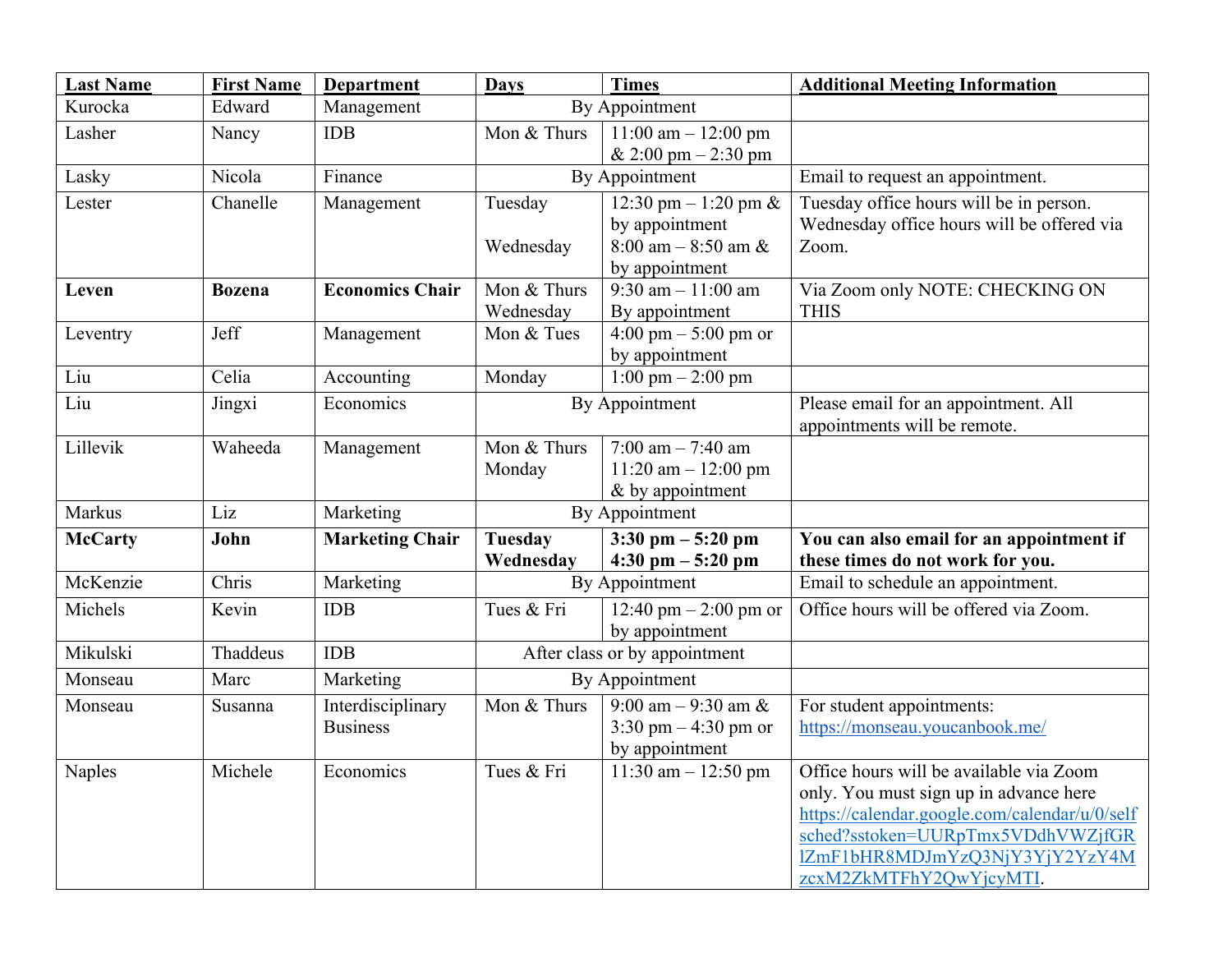| <b>Last Name</b>     | <b>First Name</b> | <b>Department</b> | <b>Days</b>          | <b>Times</b>                                                                                        | <b>Additional Meeting Information</b>                                                                                                                                                                         |
|----------------------|-------------------|-------------------|----------------------|-----------------------------------------------------------------------------------------------------|---------------------------------------------------------------------------------------------------------------------------------------------------------------------------------------------------------------|
| Nelson               | Howard            | Economics         | Tues & Fri           | 9:30 am $-11:00$ am or                                                                              | Office hours will be via Zoom only. Email                                                                                                                                                                     |
|                      |                   |                   |                      | by appointment                                                                                      | for an appointment.                                                                                                                                                                                           |
| <b>Neves</b>         | Joao              | Management        | Mon &                | $2:00 \text{ pm} - 3:30 \text{ pm}$                                                                 |                                                                                                                                                                                                               |
|                      |                   | Chair             | <b>Thurs</b>         |                                                                                                     |                                                                                                                                                                                                               |
| Niebo                | Leonard           |                   | <b>Monday</b>        | $8:00$ pm<br>By Appointment                                                                         |                                                                                                                                                                                                               |
|                      |                   | Accounting        |                      |                                                                                                     |                                                                                                                                                                                                               |
| O'Donnell            | Anthony           | Economics         |                      | By Appointment                                                                                      |                                                                                                                                                                                                               |
| O'Grady              | Trevor            | Economics         | Mon & Thurs          | $\overline{1:00 \text{ pm} - 2:30 \text{ pm}}$                                                      | Office hours will be offered via Zoom. Use<br>this link<br>https://tcnj.zoom.us/j/98397163999?pwd=Sj<br>NjM3ZtVjhTVnRrMDd3dVQ3cjRhUT09. In<br>person office hours can be accommodated by<br>appointment only. |
| Patrick              | Thomas            | Finance           | Thursday             | $2:30 \text{ pm} - 5:30 \text{ pm}$                                                                 |                                                                                                                                                                                                               |
| Peterson             | Karl              | Management        | Tuesday<br>Wednesday | 12:30 pm $-1:20$ pm<br>by appointment<br>$8:00 \text{ am} - 9:00 \text{ am by}$<br>appointment only | Tuesday office hours will be in person.<br>Wednesday office hours will be via Zoom.                                                                                                                           |
| Prensky              | David             | Management        | Mon & Thurs          | 10:30 am $-$ 12:00 pm                                                                               | Use this link to make an appointment<br>https://tcnj.zoom.us/j/94613626372?pwd=U<br>WJ1WVdBb2w1VldGY1oweitsSzZrQT09.                                                                                          |
| Raquet               | Sean              | Accounting        | By Appointment       |                                                                                                     |                                                                                                                                                                                                               |
| Rene                 | Wynette           | Accounting        | By Appointment       |                                                                                                     |                                                                                                                                                                                                               |
| Requa                | James             | Management        | By Appointment       |                                                                                                     |                                                                                                                                                                                                               |
| Roach                | Apryl             | Management        | By Appointment       |                                                                                                     |                                                                                                                                                                                                               |
| Roche                | Rob               | Management        | By Appointment       |                                                                                                     |                                                                                                                                                                                                               |
| Ryan                 | Christina         | Accounting        | By Appointment       |                                                                                                     |                                                                                                                                                                                                               |
| Samanta              | Subarna           | Economics         | Mon & Thurs          | $\frac{9:30 \text{ am} - 10:50 \text{ am}}{9:30 \text{ am}}$                                        |                                                                                                                                                                                                               |
| Saul                 | David             | <b>IST</b>        | Mon & Wed            | $3:00 \text{ pm} - 5:00 \text{ pm}$                                                                 |                                                                                                                                                                                                               |
| Scheindlin           | Lewis             | <b>IDB</b>        | Tues & Fri           | $1:00 \text{ pm} - 1:45 \text{ pm or}$<br>by appointment                                            | Appointments will be offered via Zoom.                                                                                                                                                                        |
| Schnarr<br>Chiarello | Christine         | <b>IDB</b>        |                      | By Appointment                                                                                      |                                                                                                                                                                                                               |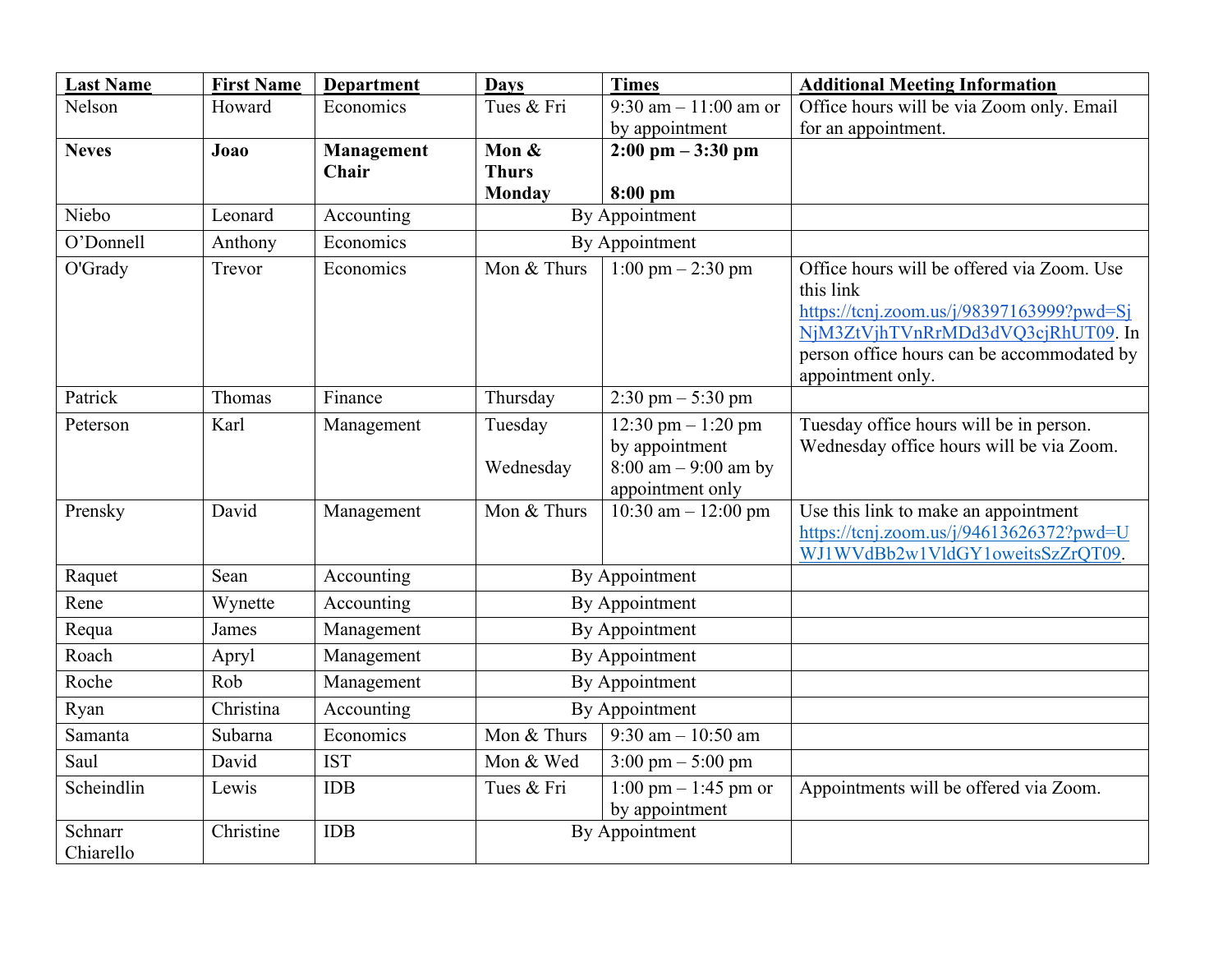| <b>Last Name</b> | <b>First Name</b> | <b>Department</b> | <b>Days</b>             | <b>Times</b>                                                 | <b>Additional Meeting Information</b>                                                                                                                                                                                                   |
|------------------|-------------------|-------------------|-------------------------|--------------------------------------------------------------|-----------------------------------------------------------------------------------------------------------------------------------------------------------------------------------------------------------------------------------------|
| Shahid           | Abdus             | Accounting        | Mon & Thurs             | 4:00 pm $-$ 5:20 pm or<br>by appointment                     |                                                                                                                                                                                                                                         |
| Siecienski       | Edward            | Management        |                         | By Appointment                                               | Email for an appointment.                                                                                                                                                                                                               |
| Singkamanand     | Patrick           | Finance           |                         | By Appointment                                               | Email for an appointment. Appointments will<br>be offered via Zoom only.                                                                                                                                                                |
| Sprishen         | Leonard           | <b>IDB</b>        |                         | By Appointment                                               |                                                                                                                                                                                                                                         |
| Sun              | Ting              | Accounting        | Mon & Thurs             | $11:00$ am $- 12:20$ pm<br>or by appointment                 | Office hours will be offered via Zoom only.                                                                                                                                                                                             |
| Szabo            | Eric              | Finance           | Mon & Thurs<br>Friday   | 12:30 pm $-1:50$ pm<br>$10:00$ am $- 11:00$ am               | Friday hours are via Zoom only. Access<br>ZOOM through this link (link also on<br>Canvas Homepage):<br>https://tcnj.zoom.us/j/93093956603?pwd=em<br>dQeEQ0VFRvdmFMR1RhZ0Vuc3hwZz09.<br>You will be placed in<br>the waiting room.       |
| Tang             | Linghui           | Economics         | Mon & Thurs             | 3:30 pm $-$ 5:00 or by<br>appointment                        |                                                                                                                                                                                                                                         |
| Tripathi         | Abhishek          | <b>IST</b>        | Tuesday<br>Mon & Thurs  | 5:30 pm $-6:30$ pm<br>12:20 pm $- 2:00$ pm                   |                                                                                                                                                                                                                                         |
| Tucci            | Louis             | Marketing         | Mon & Thurs             | $2:00 \text{ pm} - 3:20 \text{ pm}$ or<br>by appointment     | Office hours can be in person or you can<br>email to have a Zoom meeting set up.                                                                                                                                                        |
| Vandegrift       | Donald            | Economics         | Mon & Thurs             | 3:30 pm $-$ 5:00 pm or<br>by appointment                     | Office hours can be in person or via Zoom.                                                                                                                                                                                              |
| Vogel            | Laura             | Marketing         | Friday                  | $2:00 \text{ pm} - 3:00 \text{ pm by}$<br>appointment        |                                                                                                                                                                                                                                         |
| Wallace          | Patricia          | <b>IST</b>        | Mon & Thurs             | 6:00 pm $- 7:30$ pm                                          | Office hours will be via Zoom.                                                                                                                                                                                                          |
| Wang             | Shengbin          | Management        | Tues & Fri<br>Wednesday | $2:15$ pm $-3:20$ pm<br>11:30 am $- 12:00$ pm                | Tuesday & Friday hours are in office.<br>Wednesday hours will be via Zoom by<br>making a calendar appointment using this<br>link<br>https://calendar.google.com/calendar/u/0/self<br>sched?sstoken=UUtoOGtaR3BGQTRkfGRI<br>ZmF1bHR8Nzg. |
| Xie              | Yutong            | Finance           | Mon & Thurs             | 1:00 pm $-$ 1:50 pm &<br>$4:00 \text{ pm} - 4:50 \text{ pm}$ |                                                                                                                                                                                                                                         |